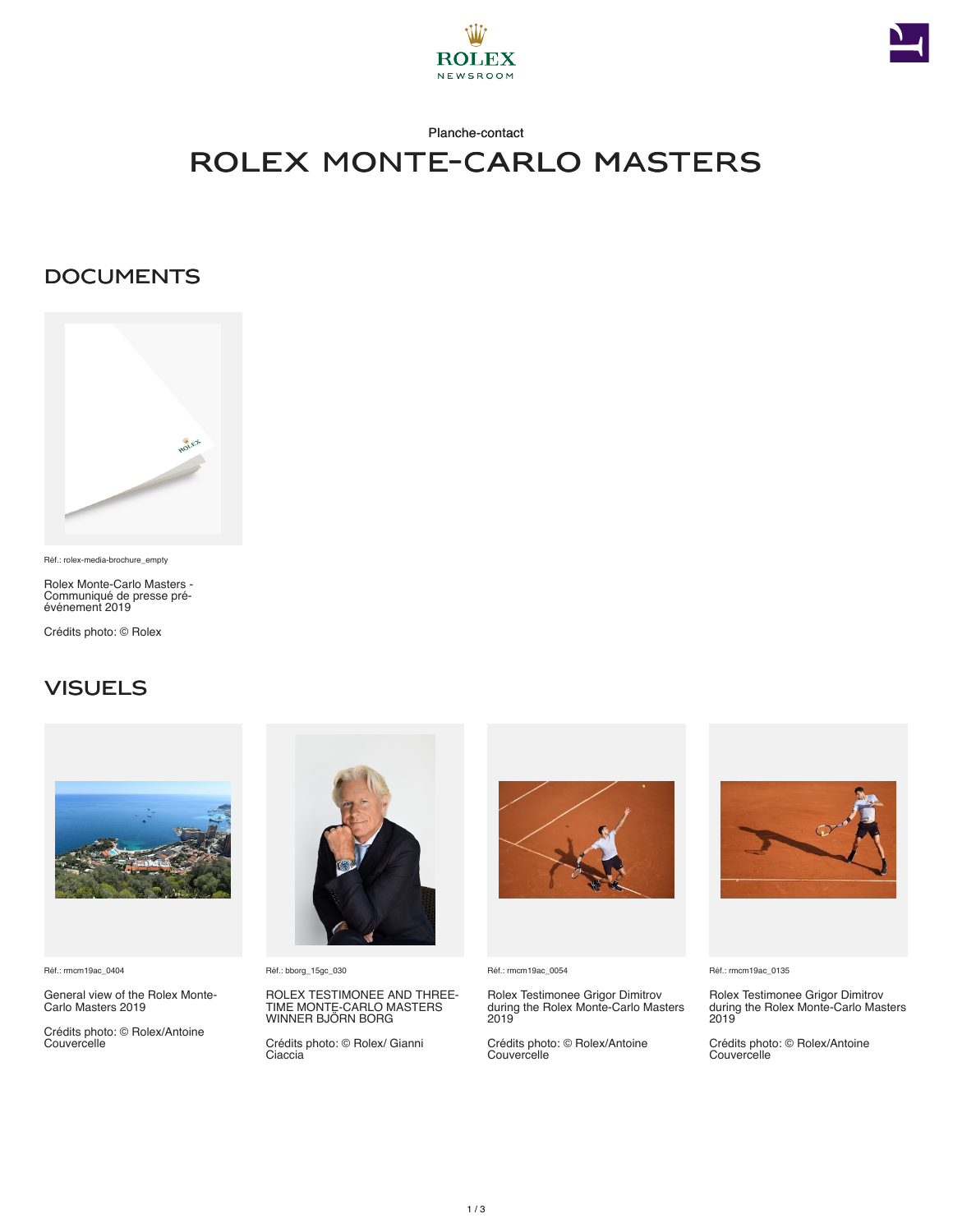

#### Planche-contact

## rolex monte-carlo masters



Réf.: rmcm19ac\_0237

Rolex Testimonee Lucas Pouille during the Rolex Monte-Carlo Masters 2019

Crédits photo: © Rolex/Antoine **Couvercelle** 



Réf.: rmcm19ac\_0622

Rolex Testimonee Kyle Edmund during the Rolex Monte-Carlo Masters 2019

Crédits photo: © Rolex/Antoine **Couvercelle** 



Réf.: rmcm19ac\_0716

Rolex Testimonee Jo Wilfried Tsonga during the Rolex Monte-Carlo Masters 2019

Crédits photo: © Rolex/Antoine **Couvercelle** 



Réf.: rmcm19ac\_0719

Rolex Testimonee Taylor Fritz during the Rolex Monte-Carlo Masters 2019

Crédits photo: © Rolex/Antoine Couvercelle



Réf.: rmcm19ac\_0765

Rolex Testimonee Karen Khachanov during the Rolex Monte-Carlo Masters 2019

Crédits photo: © Rolex/Antoine Couvercelle



Réf.: rmcm19ac\_1111

Rolex Testimonee Stefanos Tsitsipas during the Rolex Monte-Carlo Masters 2019

Crédits photo: © Rolex/Antoine Couvercelle



Réf.: rmcm19ac\_1229

Rolex Testimonee Stefanos Tsitsipas during the Rolex Monte-Carlo Masters 2019

Crédits photo: © Rolex/Antoine Couvercelle



Réf.: rmcm19ac\_1645

Rolex Testimonee Dominic Thiem during the Rolex Monte-Carlo Masters 2019

Crédits photo: © Rolex/Antoine Couvercelle